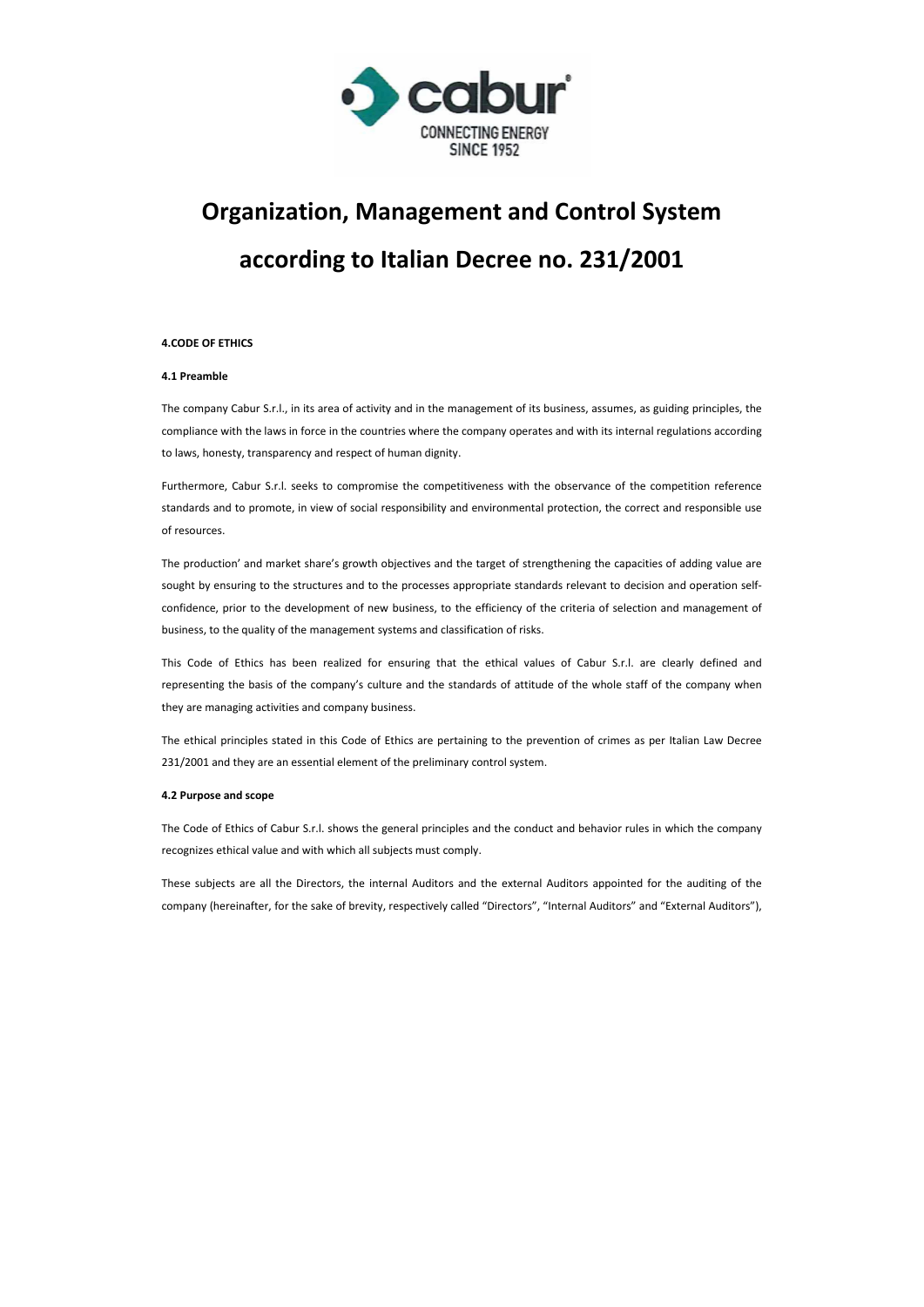their employees, executives included (hereinafter, for the sake of brevity, called "employees") and all those who, although external subjects, operate, directly or indirectly, for Cabur S.r.l. (i.e. agents, partners for any reason, advisors, suppliers, trade partners, hereinafter called "third parties addressees").

The addressees must comply with and, as far as they are concerned, must enforce the principles stated in the Organization, Management and Control System and in the Code of Ethics which is part of it.

Furthermore, the body of rules stated in the Code of Ethics, aligning the corporate attitude to high level ethical standards inspired by correctness and transparency, guarantees the possibility of safeguarding stakeholders' interests and to preserve the image and the reputation of the company, ensuring, at the same time, an ethical approach to the reference market.

## **4.3 General principles governing the company's activity**

Indeed, the company felt the need to come to a complete and clear formalization of the principles having a positive, main and unlimited ethical value. Those principles are the main values which the subjects must observe in order to comply with the Code of Ethics. The aim is to pursue the corporate mission and, generally speaking, the management of the corporate activities.

In particular, the main ethical principles implemented by Cabur S.r.l. are relevant to the following values and areas of activity:

- **The responsibility and adherence to the laws, codes and regulations in force;**
- **The correctness**: the addressees must act properly in order to avoid circumstances of conflict of interests, generically meaning all situations where the pursue of one's interests are in conflict with the interests and the mission of the company. Furthermore it is not allowed to the employees and directors to take advantages and/or undue profits thanks to the development of their corporate activities;
- **The impartiality**: Cabur S.r.l. rejects and repudiates any discrimination based on sex, nationality, religion, personal and political opinions, age, health and economic conditions of the subjects with whom the company has any kind of relationship, suppliers included. People thinking to have been subject to discrimination can report the facts to the Supervisory Board who will check the real violation of the Code of Ethics;
- **Honesty and Transparency**: these are the main principles for all corporate activities of Cabur S.r.l., for its projects, its products, its balance sheets and its communications and they represent an essential element of the management of the corporate activity;
- **The integrity**: Cabur S.r.l. does not approve nor justify any aggressive and/or threatening action aimed to act against the laws in force – legal ethics included – and/or the Code of Ethics;
- **The cost-effectiveness**: cost conscious management and exploitation of company resources must be pursued in the work always in compliance with the highest quality standards;
- **The loyal competition**: Cabur S.r.l. acknowledges the value of competition when it is inspired by the principles of correctness, loyal competition and transparency towards the operators in the market, undertaking not to damage the image of competitors and their products;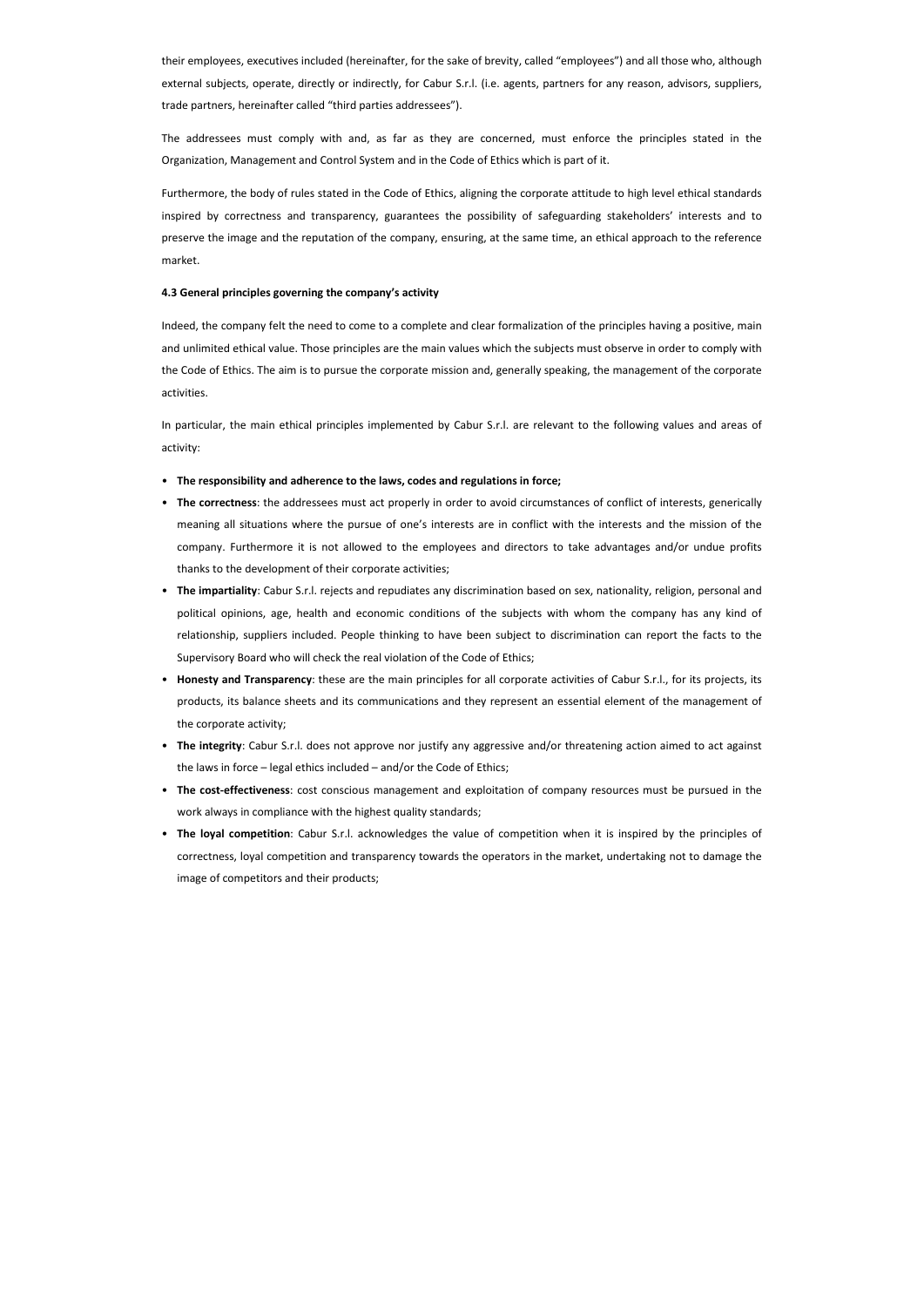- **The Protection of privacy**: Cabur S.r.l. undertakes to safeguard the addressees' privacy, in compliance with the laws in force, in order to avoid the dissemination of personal data, missing the consent of the interested party. Production and protection of personal data and filing of information and personal data of the employees and of the other parties the company may cooperate with, must be in compliance with specific procedures aimed to guarantee that nonauthorized people and bodies would not have access to personal data. These procedures are in compliance with the laws and regulations in force;
- **The spirit of service**: the addressees must direct their behavior within the limits of their competences and responsibilities – to pursue the corporate mission aimed to supply a service of high social value and benefit for the community which must take advantage of the highest quality standards;
- **The value of human resources**: human resources are recognized as main and inalienable value for the corporate development. Cabur S.r.l. safeguards the professional growth and development in order to increase its know-how in full compliance with the laws and regulations in force relevant to the individual's rights, with a particular attention to the moral and physical integrity of the employees. Cabur S.r.l. engages itself not to support any kind of influence peddling and favoritism, and not to establish any relationship with subjects involved in terrorism. The staff is employed only through regular job contracts as no kind of illegal work can be tolerated. The candidate must be aware about all characteristics relevant to the employment relationship. Pay rises or other incentive plans and the access to highranking tasks are linked, in addition to the applicable legislation and the collective employment agreement, also to the individual merits of the employees among which the ability to behave and express management competences in line with the ethical principles of the company, shown on this Code of Ethics.
- **The relationship with the community and environment safeguard**: Cabur S.r.l. undertakes to operate respecting the environment and the people's health, aware about its social and ethical responsibilities towards the communities where it operates and from which it profits.
- **The relationship with local authorities and State institutions**: Cabur S.r.l. pursues the objective of maximum integrity and correctness in the relationships, also in contract, with State institutions and, generally speaking, with the public administration, including the request and/or management of public funds, in order to guarantee the maximum clarity in the institutional relations, due consideration being given to the organizational and the management autonomy of any economic operator. The relations with institutional contact persons are carried out exclusively by specifically designated subjects. If Cabur S.r.l. relies on a consultant or a third party representing itself in the relations with the public administration, these subjects must comply with the procedures valid for the employees; moreover, the company cannot be represented by a third party in the relations with the public administration if there are conflicts of interests, also potential;
- **Relations with international operators**: Cabur S.r.l. undertakes to guarantee that all its existing relations including the commercial ones – with parties operating on international basis take place in full compliance with law and regulations in force, aimed to avoid criminal offences of transnational nature. In this regard, the company undertakes to adopt all needed cautions to check the reliability of these operators together with the legal origin of funds and means used by them in the relationship with the company. Within its responsibilities, furthermore, Cabur S.r.l. undertakes to cooperate, with correctness and transparency, with the Authorities, also the foreign ones, requesting information or having to perform investigations relevant to the relationships between the company and international operators;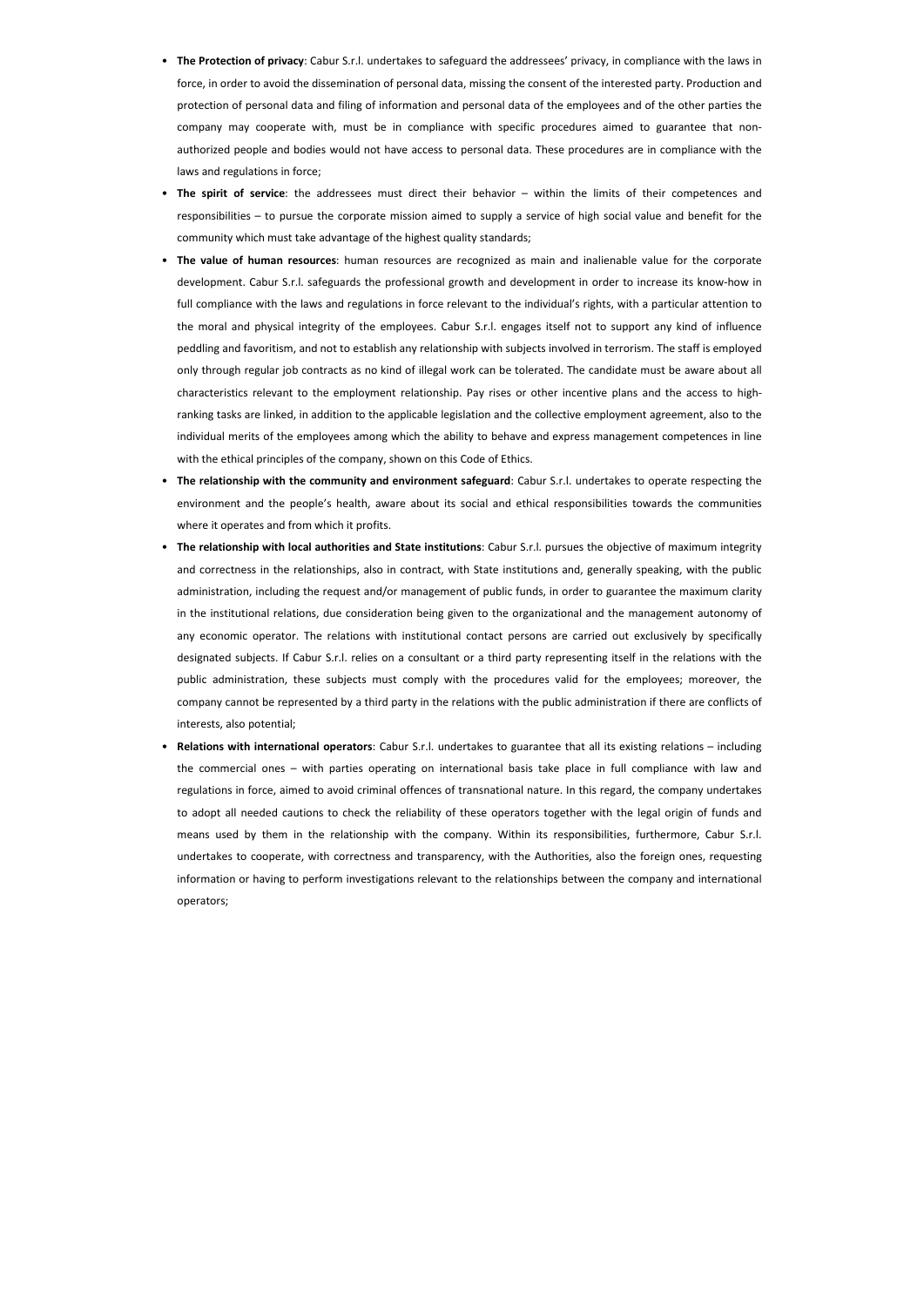- **The rejection of any kind of terrorism**: Cabur S.r.l. rejects any kind of terrorism and intends to adopt in its business area – proper measures for preventing the risk of being involved in terroristic events, in order to contribute to the achievement of peace among peoples and democracy. With this aim, the company undertakes not to establish any business relation with subjects, companies or individuals involved in terroristic events and not to finance or support their activities;
- **The protection of the individual**: Cabur S.r.l. acknowledges the need to protect any kind of individual freedom and reject any kind of violence, mainly if intended to limit the individual freedom, and any prostitution event and/or juvenile pornography. The company undertakes to promote, within its activity and among the addressees, the sharing of same principles;
- **Health, work safety and environment protection**: Cabur S.r.l. pursues the goal with commitment and dedication to guarantee health and work safety and environment protection. In this regard, the company adopts the most appropriate measures for avoiding the risks connected to its business and, where not possible, it provides an appropriate evaluation of the existing risks, with the aim of overcoming them at source and of guaranteeing their elimination. Cabur S.r.l. undertakes – within its business activity – to adapt the work to the manpower, including the job conception, the choice of the working facilities, the working and production methods, in particular for weakening the monotonous and repetitive work and for limiting the effects of these jobs on the health.

#### **4.4 Behavior principles and rules**

Cabur S.r.l. has set aside a proper section in the Code of Ethics for behavior principles and rules that must be followed within the business activity, by indicating – for each category of addressees – the behavior rules and the principles to be respected. Cabur S.r.l. undertakes to support and guarantee an appropriate knowledge of the Code of Ethics by divulging it c/o associate people through specific and appropriate communication activity.

For ensuring that anyone can align its behavior to the one described in the Code of Ethics, Cabur S.r.l. will provide an appropriate education training schedule in addition to a continuous awareness of ethical values and principles indicated in the Code of Ethics.

## *a) Behavior principles and rules for the designated institutional bodies*

The corporate bodies, due to their fundamental role, also if not employed by the company, must follow the forecasts of the Organization, Management and Control System and of the Code of Ethics which is part of it. The appointments of the members of the supervisory boards must be carried out through transparent procedures.

The company's bodies act and resolve in the full knowledge with the view to create value for Cabur S.r.l., in compliance with the lawfulness and correctness principles. In particular, within the company's business, their behavior must be inspired to autonomy, independence and correctness in the relations with all counterparts, both public and private. Contemporarily, their behavior must be responsible and loyal towards the company and they must refrain from acting if there is a conflict of interests. Furthermore, the use of information must be closely restricted as they are aware of such information in relation with their job.

In particular the board of Directors must individually perform its tasks with reliability, expertise and attendance, by allowing then the company to benefit from their competences.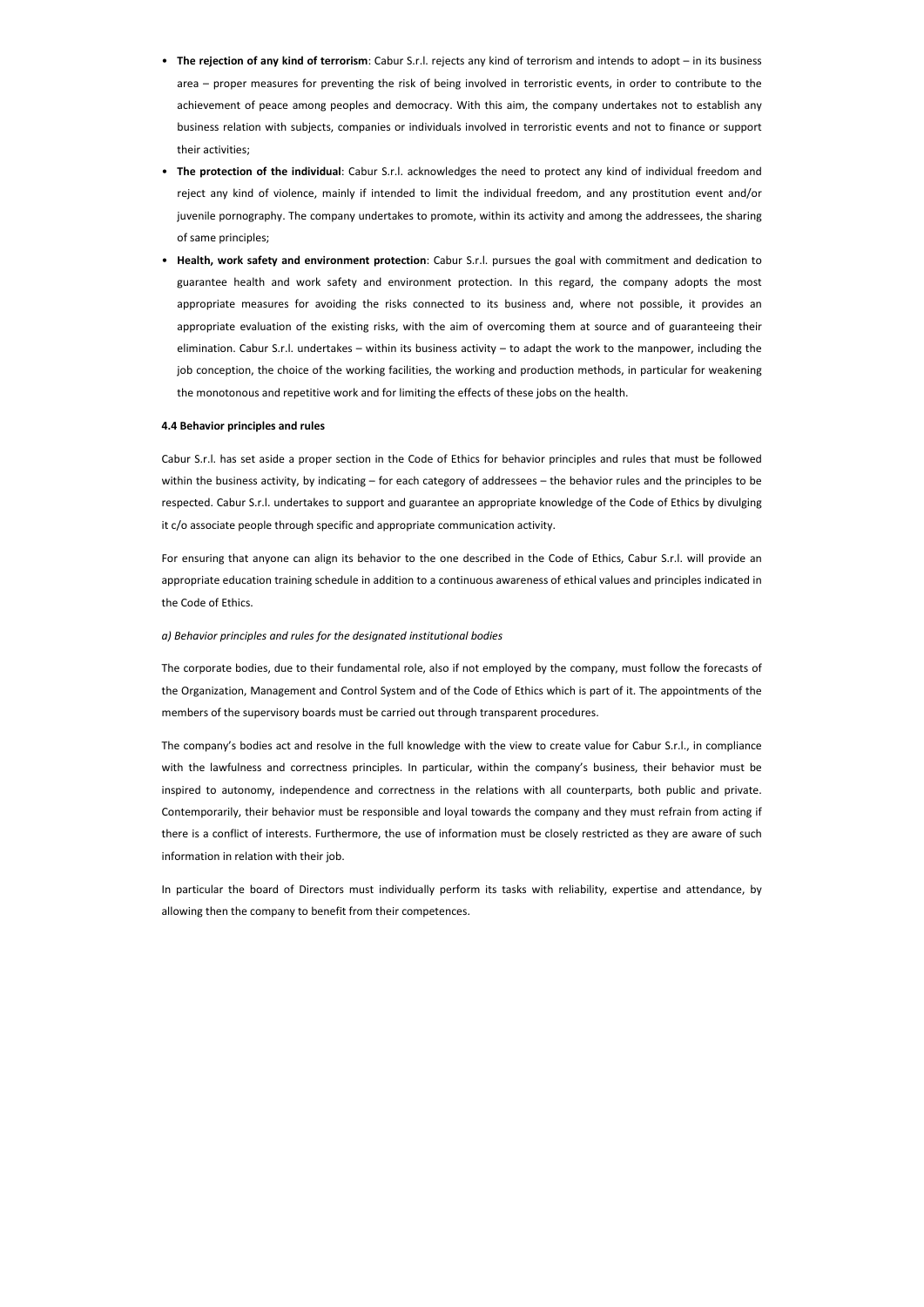## *b) Behavior principles and rules for the employees*

Cabur S.r.l. undertakes to guarantee a working environment where both mutual confidence and respect exist, where everybody feels responsible about the company's reputation and results achieved. The company selects, employs and promotes the staff only on the base of their professionalism required by the position, by promoting the compliance with non-discrimination and equal opportunities principles and rejecting every kind of favoritism or nepotism. The employment relationships are formalized through regular contracts, rejecting any kind of illegal work.

The personnel must tune their behavior, both in the internal relations and towards external counterparts, in compliance with the laws in force, with the principles stated in the Code of Ethics and with the regulations properly indicated, in compliance with the Organization, Management and Control System and the corporate procedures in force.

Generally speaking, the staff of Cabur S.r.l. must avoid to implement, enforce or cooperate to realize conducts which could – also potentially – complement the criminal offences stated in the Italian Decree 231/2001.

Furthermore the personnel is expected to cooperate with the Supervisory Board when checking and monitoring, by supplying the information, the data, the news that they ask for.

Furthermore it is expected that possible violations of the Organization, Management and Control System and/or the Code of Ethics as well as violations of the applicable rules related to particular matters and specific business areas will be reported to the Supervisory Board as summarized below:

– Conflict of interests

The Personnel must avoid to implement or facilitate actions which may originate effective or potential conflicts of interests with the company and must avoid activities which could interfere with the ability to take on neutral decisions aimed to the interest of the company and fully complying with the regulations of this Code of Ethics. In particular, the Personnel cannot have financial interests in a supplier, in a competing company or client and cannot develop working activities which could originate some conflicts of interests.

If it happens that the Personnel has to face a conflict of interests' situation, even if potential, they must report the case to their higher level of management, to the board of Directors, to the Statutory Board of Auditors and to the Supervisory Board, by abstaining from carrying out any action.

Especially, the corporate representatives and the other people having the objective possibility to condition the decisions of the company must definitely avoid to use, also implicitly, their position for influencing decisions, in their own favor or in favor of their relatives, friends and acquaintances for exclusive personal advantages, regardless of their nature.

– Relations with Public Administration

All relations with public officials must be carried out in full compliance with laws and regulations in force and with the Organization, Management and Control System and with the Code of Ethics, in order to ensure lawfulness, transparency and integrity of the corporate work performed.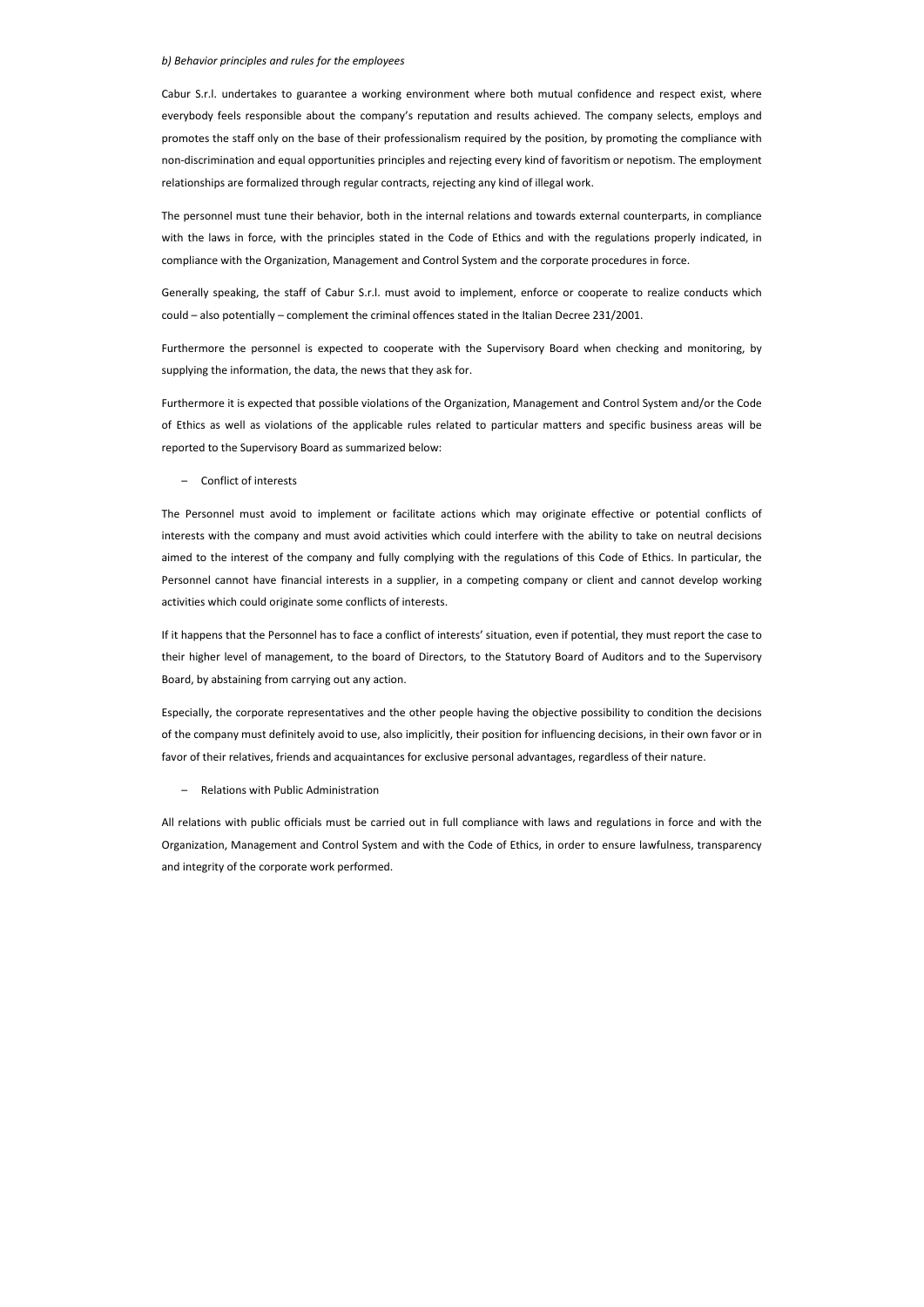Here below we indicate the limits within which it is forbidden to the Personnel of the Company to accept, offer or promise, also indirectly, money, gifts, goods, services or favors (also in terms of employment opportunities or through activities – also commercial – which are directly or indirectly attributable to the employee) about relations with public officials in order to influence their decisions, in view of more advantageous treatments or illicit services or whatever purpose, including the carrying out of deeds of their office.

The complimentary gifts to public officials – anyhow public employees – are allowed only when, being of moderate value, they do not compromise in any way the integrity and the independence of the parties and they cannot be considered as an instrument for getting advantages in an irregular way.

In case of investigations or requests of the Public Authority, the personnel is expected to ensure the due cooperation.

Cabur S.r.l. disapproves every behavior which could cause bribery acts. Similarly the employees and the co-workers must report to their management every extortion attempt or official misconduct by a public official with whom they deal or share information.

Cabur S.r.l. do not refund any political contribution, personally paid by employees, directors or any other subject representing them.

– Relations with clients and suppliers

The personnel of Cabur S.r.l. must build their relations with clients and suppliers on the base of maximum correctness and transparency, by keeping in mind the laws governing the performance of the activity and the specific ethical principles on which the corporate activity is based on.

#### – Obligation of professional updating

While performing their activity on behalf of Cabur S.r.l., the personnel is expected to maintain a high professional quality level. All employees, furthermore, within their professional competences, are expected to update their knowledge continuously.

#### – Confidentiality

The Personnel must treat with absolute confidentiality – also after the termination of the employment relationship – the data, the news and the information in their possession, by avoiding their circulation or use with speculative purposes for their own or third parties.

The information of a confidential nature can be circulated, within the company, only to those having real need to know them for business purposes.

– Diligence in the use of corporate assets

The Staff must protect and safeguard the values and the assets of the company entrusted to them. The Staff must protect the properties of Cabur S.r.l. in general, by avoiding situations which could affect the integrity and safety of these properties.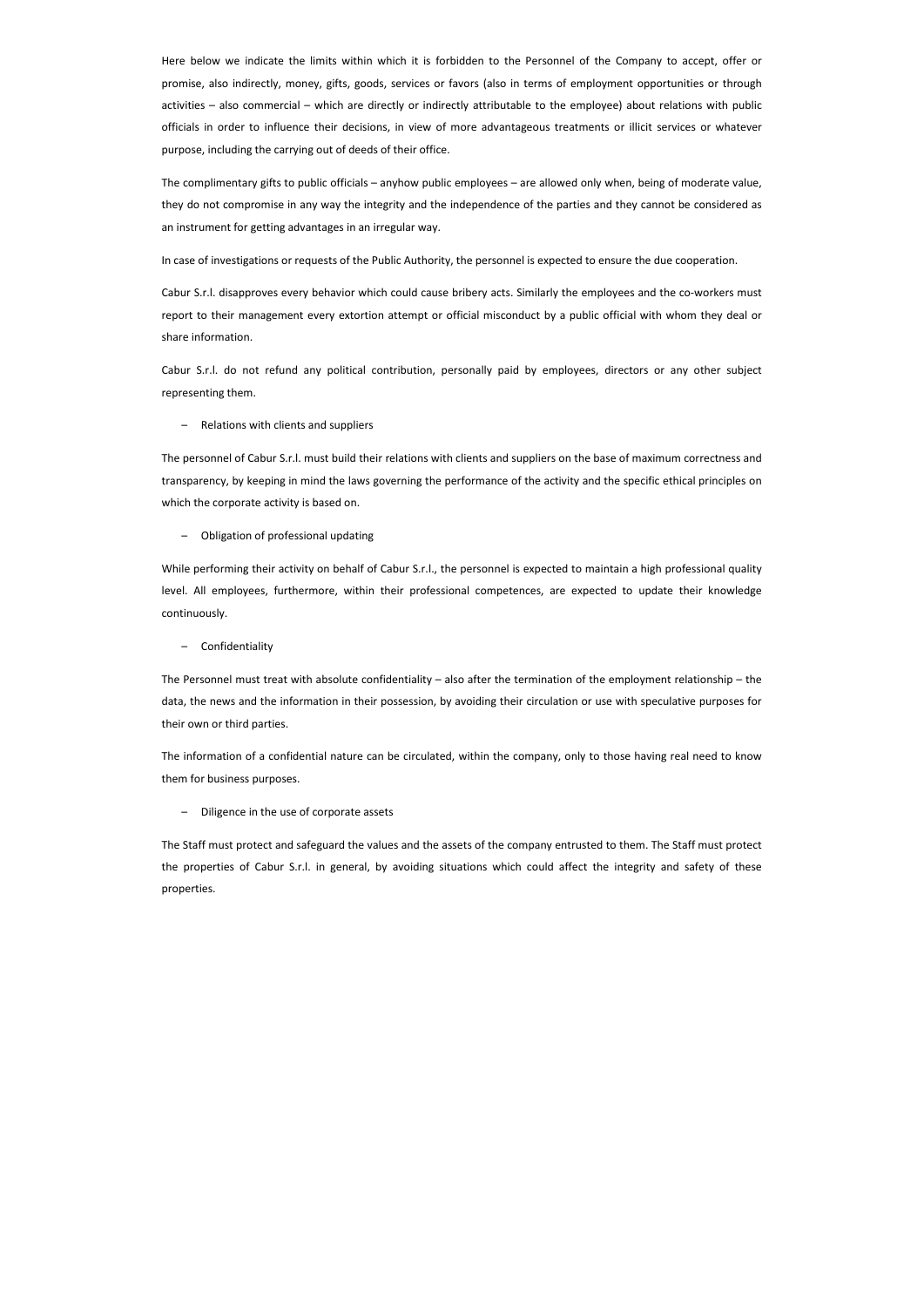Anyhow, the personnel must avoid to use to their own benefit or, in any case, for improper purposes, resources, assets or goods owned by Cabur S.r.l..

– Balance sheet and other corporate documents

The Personnel will have to take particular care in the drawing up of the balance sheet and the other corporate documents.

In this regard, the following must be guaranteed:

- an appropriate cooperation with the departments involved with the drawing up of the corporate documents;
- the completeness, the clarity and the accuracy of data and information supplied;
- the compliance with the compilation principles of the accounting documents, supported by appropriate documentary evidences in order to be in the position to make the auditing whenever needed for certifying the characteristics and the justifications for the operation made and for identifying the authorizing, implementing, recording and checking party.

Finally, in order to avoid to make or receive undue payments, the employees and the co-workers, during all their negotiations, must comply with the following principles regarding the documentation and the filing of the records:

- all payments and other transactions made by or in favor of Cabur S.r.l. must be carefully and entirely recorded in the accounting books and records;
- all payments must be made only to the beneficiaries and for the contract services formalized and/or agreed by Cabur S.r.l.;
- the creation of untrue, incomplete or misleading recordings, the establishment of hidden or unrecorded funds and deposit funds into personal accounts not belonging to Cabur S.r.l. are not allowed;
- funds and resources owned by Cabur S.r.l. cannot be used if not authorized in advance.
- Health and Work Safety

Personnel must take care of health and safety of their own and of other people attending the workplace as the effects of their actions or omissions fall back on them in accordance to the education, the instructions and the means supplied by the employer. Furthermore, the personnel must:

- a) contribute, together with the employer, the directors and the appointed people, to comply with the obligations for the protection of health and work safety ;
- b) follow the regulations and the instructions given by the employer, the executives and the appointed people, aiming to the collective and individual protection;
- c) correctly use the corporate facilities, the corporate vehicles and the safety devices;
- d) appropriately use the protection devices put at their disposal;
- e) immediately report to the employer, to the executive or to the appointed people the deficiencies of equipment and facilities as per letter c) and d), and whatever possible dangerous situation of which they become aware, by directly being proactive, in case of urgency, within the limits of their competences and possibilities and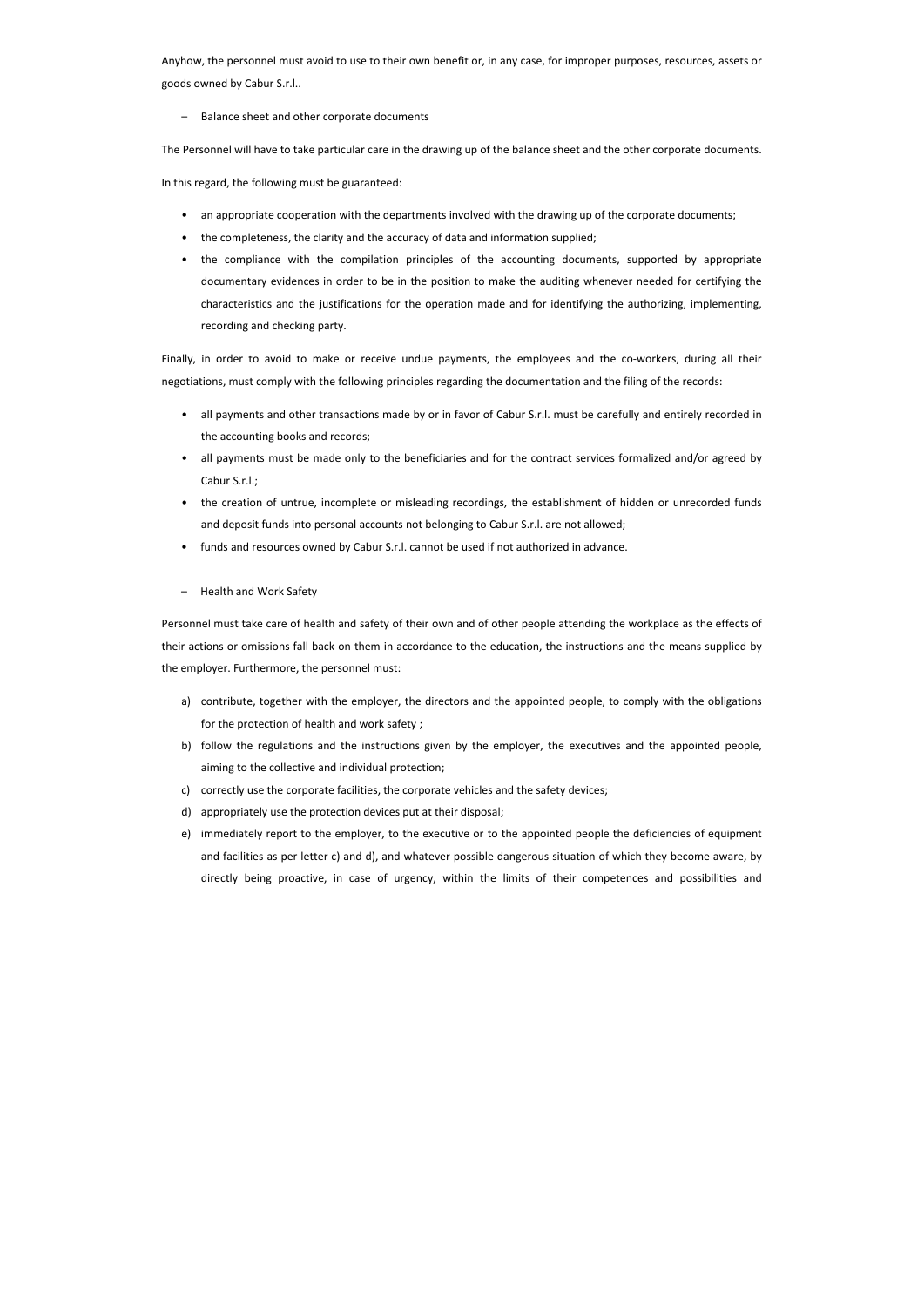notwithstanding the obligation at following item f) for eliminating or decreasing the high risk situations, by advising the workers' health and safety representative;

- f) not to remove or change, without authorization, the safety or warning or control devices;
- g) take care of the P.P.E. (personal protection equipment) put at their disposal, without making any change under personal initiative and by reporting possible deficiencies or problems to the employer or to the executive or to the appointed people;
- h) not to make under personal initiative any operation not of their competence i.e. operations which could compromise their own safety or the safe-ty of other workers;
- i) attend the education and training courses managed by the employer;
- j) undergo the medical examination as per regulations in force or, anyhow, arranged by the company doctor.
- Environment background

Cabur S.r.l. encourages work conditions protecting the psychological and physical integrity of people, by putting at disposal workplaces complying with the rules and regulations in force as far as health and work safety are concerned.

Furthermore, Cabur S.r.l. undertakes to develop sustainable environment through activities having the aim of:

- a. a continuous care and engagement for improving their own performances through the reduction of emissions in the air, in the water and in the land;
- b. a responsible and conscious use of natural resources looking at the recover/reuse of fuels and energy;
- c. reduction in the production and dangerousness of garbage and the proper management of the operations connected to it;
- d. evaluate in advance the environmental and safety impact on all new activities, processes and products.

– Anti-money laundering/ Fencing

The Personnel will have to adopt all appropriate instruments and cautions for guaranteeing the transparency and the correctness of the commercial transactions.

In particular it is mandatory that:

- a) the appointments empowered to possible company service providers and/or individuals taking care of the economic/financial interests of the company must be drawn up in writing, with indication of the contents and the agreed economic conditions;
- b) the competent corporate functions must ensure the control of the accomplished regularity of the payments towards all counterparts and that there is always a connection between the subject holder of the order and the subject collecting the relevant amounts;
- c) the financial flows regarding relations (payments/intra-group transactions) with the companies owned and or connected with Cabur S.r.l. are regularly monitored;
- d) the minimum requirements established and requested for the selection of the subjects offering goods and/or services that the company intends to purchase are scrupulously respected;
- e) the evaluation criteria of offers received are established;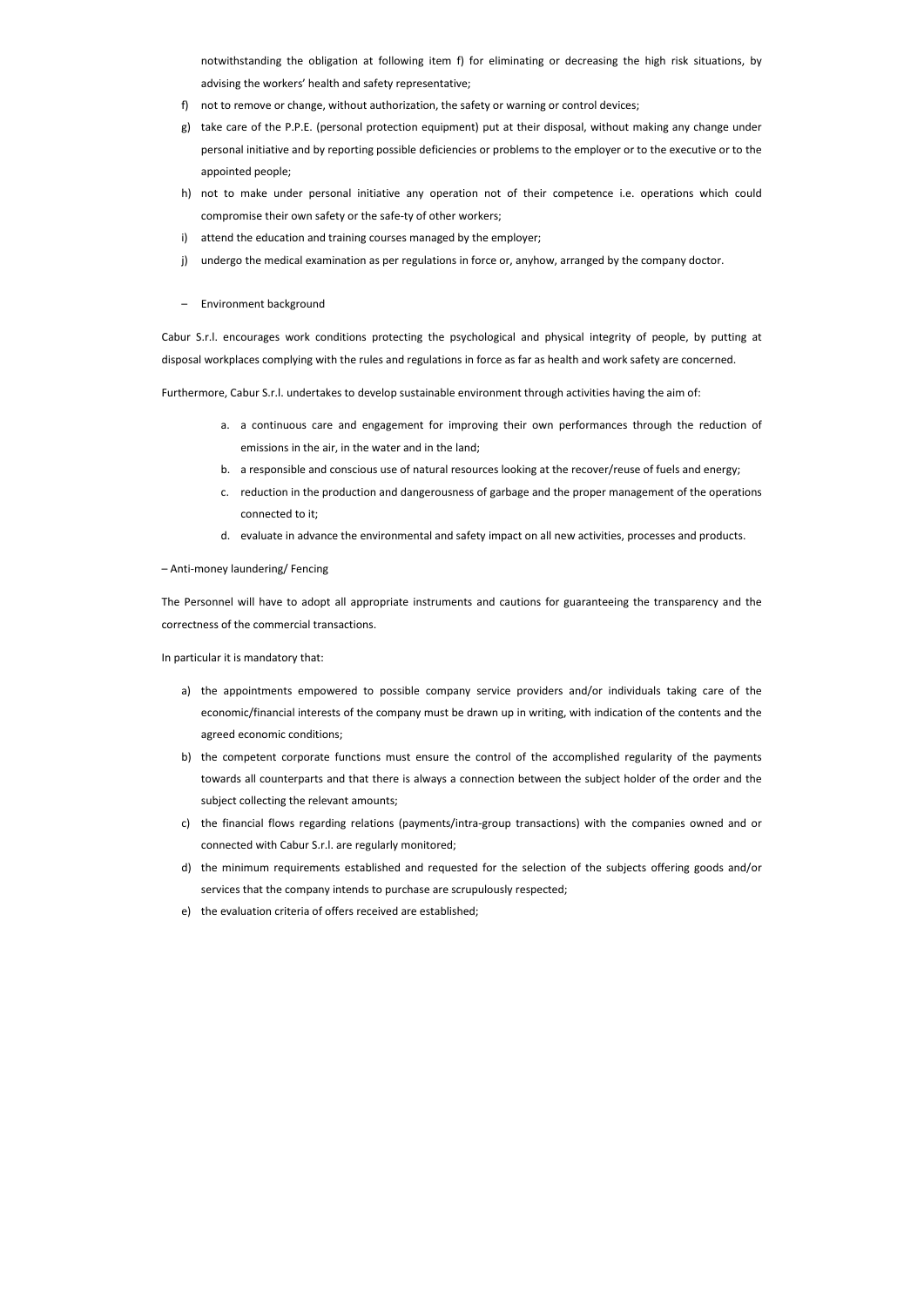- f) as far as the commercial/professional reliability of suppliers and partners are concerned, all needed information is requested and got;
- g) in case of termination of agreements/joint-ventures aimed to the realization of investments, the maximum transparency is guaranteed.

# *c) Behavior principles and rules for third parties*

As above said, the Organization, Management and Control System and the Code of Ethics can be applied to third parties too. They are external subjects operating, directly or indirectly, for the achievement of corporate objectives (including but not limited to representatives, agents, co-workers for any reason, consultants, suppliers, commercial partners).

These subjects, within the limits of their responsibilities and competences, are obliged to comply with the Organization, Management and Control System and the Code of Ethics which is part of it, including the reference ethical principles and the behavior rules stated for the Personnel.

Missing the pledged commitment to comply with the Organization, Management and Control System and the Code of Ethics which is part of it, Cabur S.r.l. will not sign nor carry on any relationship with the third party involved.

For this purpose, they must include in the trade agreements proper clauses aimed to confirm the obligation of the third party to fully comply with the Code of Ethics and they will serve, in case of violation, a commitment to comply with the Organization, Management and Control System i.e. the application of fines or, in addition, the termination of the contract.

– Behavior criteria towards final customers

The addressees encourage the maximum neutrality and they refuse whatever kind of discrimination in the relationships with customers.

The addressees supply the customers with transparent messages, communications and contracts, by avoiding sentences difficult to be understood and unlawful or unfair commercial initiatives.

The addressees foster the maximum kindness and availability in the management of relationships with the final customers.

The addressees promote the continuous improvement of the quality of services offered to the final customers.

Cabur S.r.l. undertakes to supply products and services having an actual value in terms of usability, quality and price and that are safe for the use they are made for.

The products will be carefully labeled, properly advertised and circulated.

– Behavior criteria towards suppliers

The selection processes and the choice of the suppliers are based on the principles of lawfulness, correctness and transparency.

The selection of the supplier is based on objective and impartial criteria in terms of quality, innovative level, cost, additional services in comparison with offered services/products.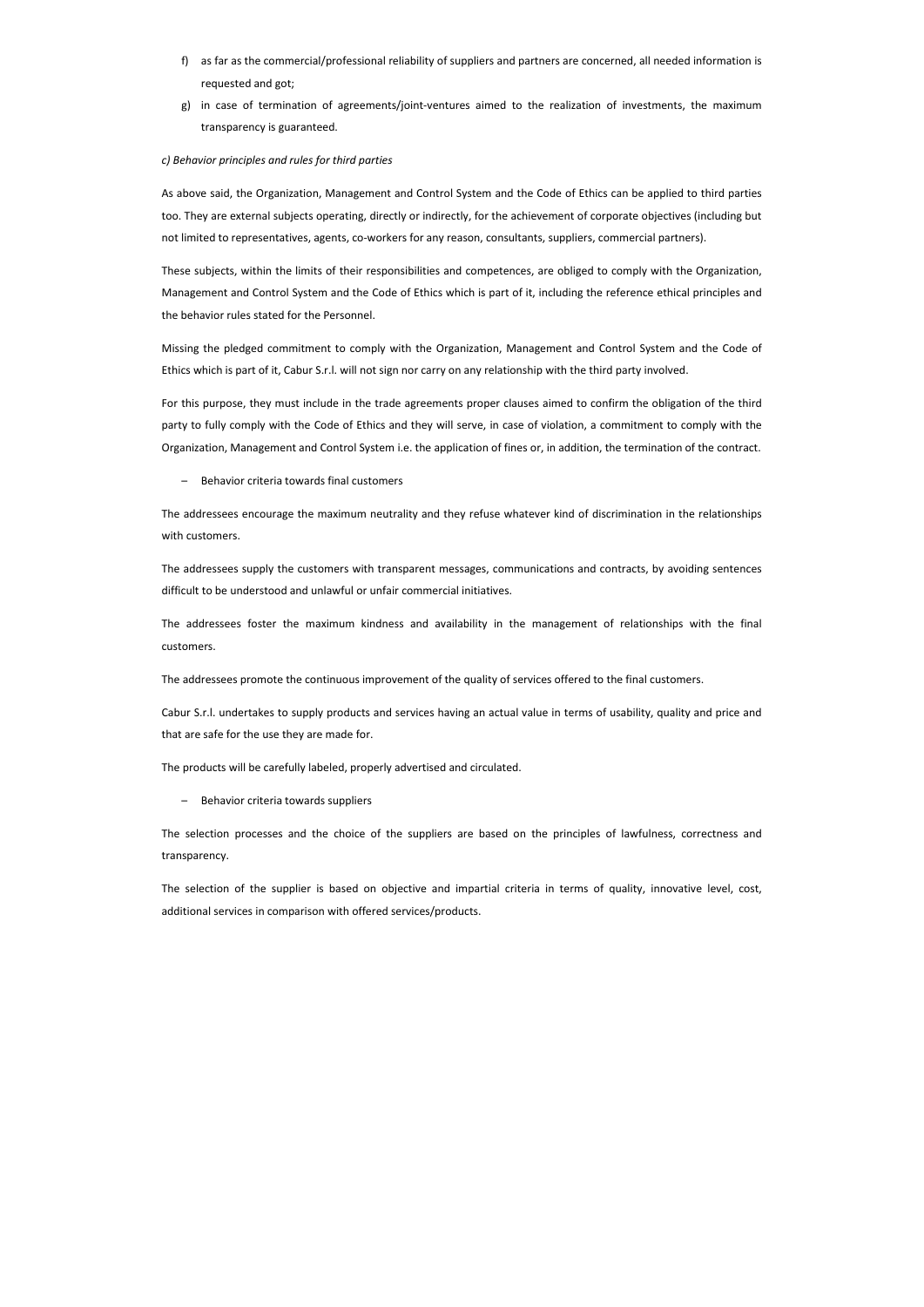The addressees cannot accept gifts and similar if not directly attributable to normal courtesy relations and which value is moderate.

The violation of lawfulness, transparency, confidentiality and human dignity respect principles are just cause for the termination of the relationship with the sup-pliers.

If the addressees get from the supplier some proposals to obtain benefits for facilitating their activity, they must immediately stop the relationship and report the event to the Supervisory Board.

– Behavior criteria towards the brokers and vice versa

The selection processes and the choice of the brokers are based on the principles of lawfulness, correctness and transparency.

The brokers are addressees of transparent messages, communications and contracts avoiding sentences difficult to be understood and unlawful or unfair commercial initiatives.

The contracts with brokers must foresee, as far as possible, the obligation to comply with the Code and the Protocols relevant to the possible levels of crime risk to which the same brokers are exposed on account of the company, as well as the termination and refunding clauses in case of violation of the above said behavior.

Brokers, in their quality of addressees, comply with the Code and the Protocols applicable to them.

The violation of lawfulness, correctness, transparency, confidentiality and human dignity respect principles are just cause for the termination of the relations with the brokers.

If the addressees get from the broker some proposals to obtain benefits to facilitate their activity, they must immediately stop the relationship and report the event to the Supervisory Board.

Any kind of gratuities, meaning every kind of benefit in favor of the brokers which could be, also potentially, intended in excess to the normal commercial practices or polite forms, is forbidden.

In any case the brokers cannot give any gift, money, benefit or promise for such advantages, oriented to the acquisition of most favorable treatments in the management of whatever activity connected to Cabur S.r.l..

In particular, the brokers cannot make any kind of present i.e. whatever kind of profit or benefit or promise to auditors, members of representative bodies of authorities or their relatives, with the aim of influencing the independence in evaluating or of persuading to obtain whatever advantage.

The addressees who would learn about violations, omissions, forging or negligence by the brokers or one of their associate, within the business agreement, must report them to the Supervisory Board.

#### **4.5 Principles and obligations of communication to the Supervisory Board and by the Supervisory Board**

Cabur S.r.l. undertakes to comply with the regulations through the appointment of a Supervisory Board having the task of controlling and monitoring the implementation of the Code of Ethics. This Board, in particular, will be involved in: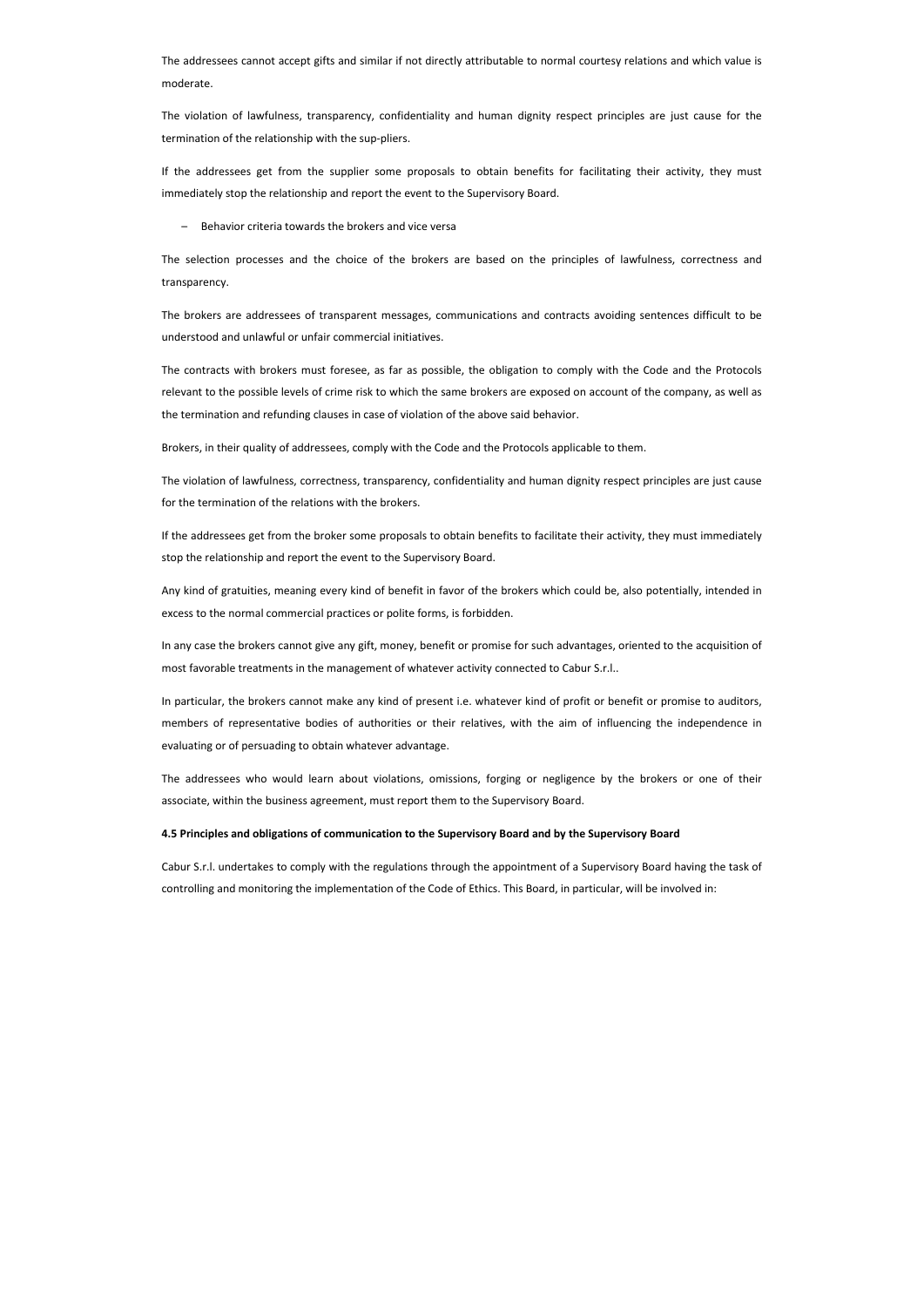- constantly monitoring the implementation of the Code of Ethics by the people involved, also through the acceptance of possible reports and suggestions;
- reporting possible important violations of the Code of Ethics;
- expressing binding opinions relevant to the possible review of the Code of Ethics or of the most important corporate policies and procedures, in order to guarantee their consistency with the same Code.

The addressees of the Code of Ethics must comply with precise information obligations towards the Supervisory Board, with particular reference to the possible violations of Laws and Regulations, of the Organization, Management and Control System, of the Code of Ethics, of the internal procedures. The communications to the Supervisory Board can be made both through e-mail or letter.

Anyhow, the Supervisory Board works in order to avoid that the person making the reporting, if identified or identifiable, becomes victim of retaliation, discrimination or, in any case, penalization, ensuring then the confidentiality (without prejudice to law obligations stating different regulations).

The Supervisory Board has the task to report to the appointed corporate representatives for the imposition of the penalties, the violations committed by the corporate officers or by the external consultants of the company and their managers, by suggesting the implementation of appropriate disciplinary measures. It also has the task to report to the managing body and the Board of Auditors the violations committed by the executives of the company.

Cabur S.r.l. provides in establishing appropriate information channels through which the co-interested parties can make their reporting as far as the compliance and the violations of the Code are concerned.

## **4.6 Implementation and control methods on the compliance to the Code of Ethics**

The control on the implementation and compliance to the Organization, Management and Control System and the Code of Ethics is entrusted to the Supervisory Board, which is bound – furthermore – also to:

- a) monitor the compliance to the Organization, Management and Control System and the Code of Ethics, with the aim of decreasing the risk of offence commitment provided by the Decree;
- b) formulate its remarks relevant to ethical problems which could arise both in the context of corporate decisions and with regard to alleged violations of the Organization, Management and Control System and the Code of Ethics about which it becomes aware;
- c) supply the interested parties with all requested clarifications and explanations, including the ones relevant to the lawfulness of a concrete behavior or conduct, i.e. to the correct interpretation of the Organization, Management and Control System and the Code of Ethics;
- d) follow and coordinate the updating of the Organization, Management and Control System and the Code of Ethics, also through its own adjustment and/or updating suggestions:
- e) promote and monitor the implementation by the company of the communication and education activities stated in the Organization, Management and Control System and, in particular, in the Code of Ethics;
- f) report to the appointed corporate bodies the possible violations of the Organization, Management and Control System or the Code of Ethics, by suggesting the application of a penalty against the identified responsible subject and by checking the real application of the penalties pronounced. As soon as the violation reporting has been